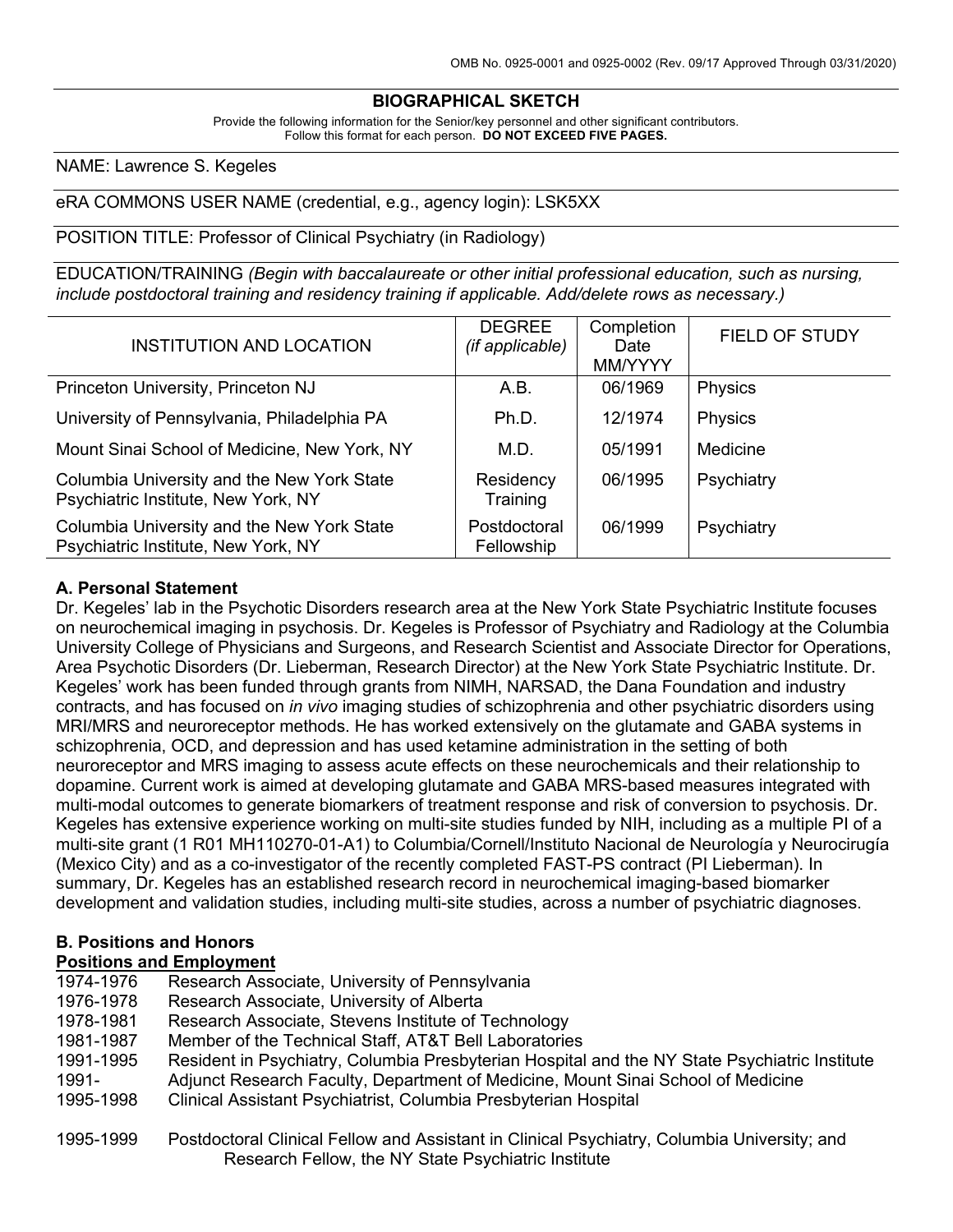- 1998-2006 Assistant Attending Psychiatrist, Columbia Presbyterian Hospital
- 1999-2006 Assistant Professor of Clinical Psychiatry, Columbia University
- 2000-2003 Herbert Irving Assistant Professor of Clinical Psychiatry (in Radiology), Columbia University 2006- Associate Attending Psychiatrist, New York Presbyterian Hospital
- 2006-2018 Associate Professor of Clinical Psychiatry (in Radiology), Columbia University
- 2015- Medical Director, MRI Unit, NY State Psychiatric Institute
- 2016-2018 Interim Director, Division of Translational Imaging, NY State Psychiatric Institute
- 2018- Associate Director for Operations, Area Psychotic Disorders, NY State Psychiatric Institute
- 2018- Professor of Clinical Psychiatry (in Radiology), Columbia University

# **Other Experience and Professional Memberships**

- 1969- Member, Society of Sigma Xi
- 1997- Member, Society of Nuclear Medicine and Molecular Imaging
- 1998- Member, Society for Neuroscience
- 2004- Member, International Society for Magnetic Resonance in Medicine
- 2006-2013 Associate Member, American College of Neuropsychopharmacology
- 2007 Scientific session moderator, International Congress on Schizophrenia Research
- 2009-2014 Neuroscience/psychiatry subchair, scientific session moderator, Society of Nuclear Medicine and Molecular Imaging
- 2009- Annual meeting abstracts reviewer, Society of Nuclear Medicine and Molecular Imaging
- 2013- Member, American College of Neuropsychopharmacology
- 2014 NIH grant reviewer, special emphasis panel ZRG1 IFCN-Q (55)
- 2017 NIH grant reviewer, special emphasis panel ZRG1 BDCN J 02
- 2018- Fellow, American College of Neuropsychopharmacology
- 2019 NIH grant reviewer, special emphasis panel ZRG1 BDCN J 02
- 2020 NIH grant reviewer, NPAS study section

**Journal reviewer**, *American Journal of Psychiatry, Biological Psychiatry, Biological Psychiatry CNNI, European Journal of Neuropsychopharmacology, Human Brain Mapping, International Journal of Molecular Sciences, JAMA Psychiatry, Journal of Clinical Psychopharmacology, Journal of Psychiatric Research, Journal of Psychopharmacology, Molecular Psychiatry, Neurobiology of Disease, NeuroImage, NeuroImage Clinical, Neuroscience, Neuropsychopharmacology, npj Schizophrenia, Psychiatry Research: Neuroimaging, Schizophrenia Bulletin, Schizophrenia Research, Synapse, Translational Psychiatry*

# **Honors**

- 1989 Society of Nuclear Medicine Student Fellowship 1990 American Medical Association Rock Sleyster Memorial Scholarship 1990 Alpha Omega Alpha, Mount Sinai School of Medicine 1991 Nathan A. Selz Prize for Research in Renal and Cardiovascular Diseases, Mount Sinai School of Medicine 1991 M.D. With Distinction in Research, Mount Sinai School of Medicine 1995 Society of Biological Psychiatry/Eli Lilly Fellowship 1995 Alumni Association Award for Excellence in Research, Columbia Department of Psychiatry 1995-1997 NARSAD Young Investigator Award 1997-1999 NARSAD Young Investigator Award 1999 International Congress on Schizophrenia Research, Young Investigator Award 2000 ACNP/Bristol-Myers Squibb Travel Award 2000 Florence and Herbert Irving Clinical Research Career Award 2010-2012 NARSAD Independent Investigator Award 2017 Columbia Collaboratory Award for Biomedical Engineering course development in
	- Magnetic Resonance Spectroscopy
- 2018 Pilot Award, EEG Core Research Program for Columbia Psychiatry

# **Invited Presentations**

- 1996 "MRI/MRS Study of Glutamate in Schizophrenia", NARSAD Scientific Symposium, New York
- 2002 "Prefrontal D1 Receptors and Working Memory in Schizophrenia", Grand Rounds, St. Vincent's Hospital Dept. of Psychiatry, New York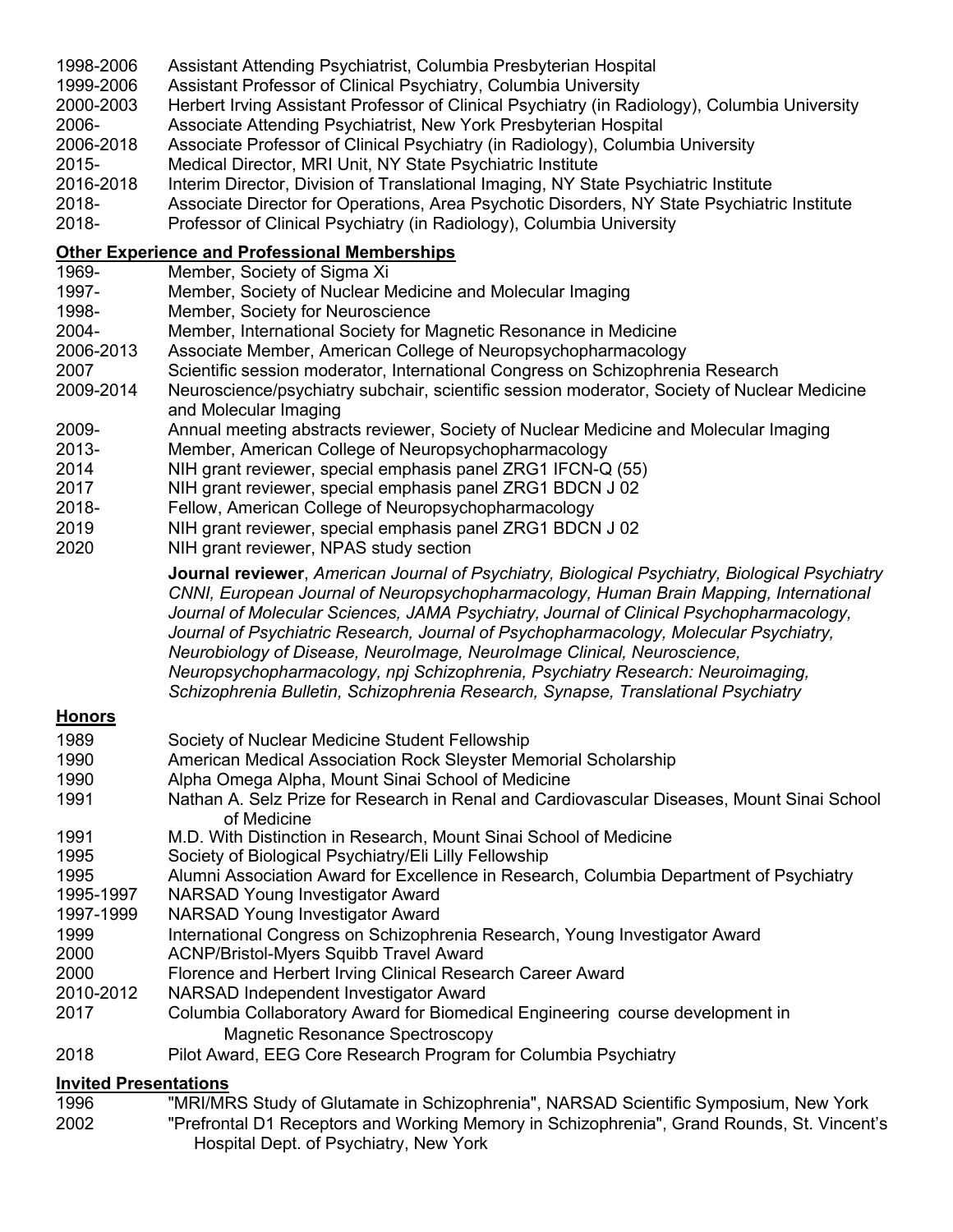| 2003 | "Applications of MR Spectroscopy to Neuroscience", Innovation and Radiology Series,<br>Columbia University Dept. of Radiology                                                                                                                             |
|------|-----------------------------------------------------------------------------------------------------------------------------------------------------------------------------------------------------------------------------------------------------------|
| 2010 | "Imaging Neurotransmitters in Schizophrenia", Grand Rounds, Elmhurst Hospital Dept. of<br>Psychiatry, New York                                                                                                                                            |
| 2011 | "PET Neuroreceptor Approaches to Biomarkers of Neurotransmitter Abnormalities", Keynote,<br>International Society for Magnetic Resonance in Medicine, Workshop, "Neuroimaging<br>Biomarkers of Psychiatric Disorders: What Are They?", Montabaur, Germany |
| 2012 | "Gamma-Aminobutyric Acid Alterations Across Psychiatric Disorders", New Clinical Drug<br>Evaluation Unit, 52nd Annual Meeting, Phoenix, Arizona                                                                                                           |
| 2013 | "Taking Stock of Glutamate in Schizophrenia", Discussant, Schizophrenia Research Forum<br>Webcast                                                                                                                                                         |
| 2013 | "MR Spectroscopy and NMDA Receptor Hypofunction in Schizophrenia", Grand Rounds,<br>University of New Mexico Dept. of Psychiatry, Albuquerque                                                                                                             |
| 2014 | "NMDA Receptor Hypofunction in Schizophrenia: PET and MRS Studies", Grand Rounds,<br>National Institute of Neurology and Neurosurgery, Mexico City                                                                                                        |
| 2015 | "Neuroreceptor Imaging of Neurotransmitter Abnormalities", Advanced Imaging Seminar:<br>Metabolic Neuroimaging Biomarkers of Psychiatric Disorders, American Society of<br>Neuroradiology 53rd Annual Meeting, Chicago                                    |
| 2015 | "Positron Emission Tomography Studies in Early Stages of Schizophrenia", Mexican Psychiatric<br>Association 24th Annual Meeting, Cancun, Mexico                                                                                                           |
| 2017 | "Excitation/Inhibition Imbalances in Schizophrenia", Grand Rounds, New York Medical College<br>Dept. of Psychiatry, Valhalla, NY                                                                                                                          |
| 2018 | "Searching for Biomarkers of Psychosis", Grand Rounds, Stony Brook University Dept. of<br>Psychiatry, Stony Brook, NY                                                                                                                                     |

# **C. Contributions to Science**

1- Imaging biomarkers of ketamine-induced neurochemical alterations in humans

This work found neurochemical alterations induced by ketamine in healthy human subjects. Using SPECT, PET and MRS imaging Dr. Kegeles showed that ketamine induces changes in healthy humans in both dopamine and glutamate comparable to those seen in the brain in schizophrenia. These studies have added neurochemical and mechanistic validity to the symptom-based face validity of the NMDA receptor hypofunction model of schizophrenia.

- **Kegeles LS**, Abi-Dargham A, Zea-Ponce Y, Rodenhiser-Hill J, Mann JJ, Van Heertum RL, Cooper T, Carlsson A, Laruelle M: Modulation of amphetamine-induced striatal dopamine release by ketamine in humans: implications for schizophrenia. *Biol Psychiatry* 48:627-640, 2000. PMID: 11032974
- **Kegeles LS**, Martinez D, Kochan LD, Hwang DR, Huang Y, Mawlawi O, Suckow RF, Van Heertum RL, Laruelle M: NMDA antagonist effects on striatal dopamine release: positron emission tomography studies in humans. *Synapse* 43:19-29, 2002. PMID: 11746730
- **Kegeles LS**, Mao X, Stanford AD, Girgis R, Ojeil N, Xu X, Gil R, Slifstein M, Abi-Dargham A, Lisanby SH, Shungu DC: Elevated prefrontal cortex γ-aminobutyric acid and glutamate-glutamine levels in schizophrenia measured *in vivo* with proton magnetic resonance spectroscopy. *Arch Gen Psychiatry* 69(5):449-459, 2012. PMID: 22213769
- **Kegeles LS,** Stolz E, Mao X, Ojeil N, Massuda R, Pedrini M, Bayatmokhtari M, Slifstein M, Abi-Dargham A, Milak M, Rodriguez C, Chen C-M, Shungu DC: Disturbances in neural oscillations, glutamate, and GABA: effects of ketamine and comparison to schizophrenia. *Schizophrenia Bulletin* 44 Supplement 1;S2, 2018

## 2- Increased striatal intrasynaptic dopamine and receptor occupancy in schizophrenia: focus on the associative striatum and relationship to treatment response

These neuroreceptor imaging studies showed increased intrasynaptic receptor occupancy by endogenous dopamine measured with a depletion paradigm in patients with schizophrenia, present at onset. This increase is most prominent in the head of the caudate and predicts treatment response. These studies shift the focus from the mesolimbic hypothesis, guiding the search for cellular mechanisms for the dopamine dysfunction and the assessment of therapeutic effects.

Abi-Dargham A, Rodenhiser J, Printz D, Zea-Ponce Y, Gil R, **Kegeles LS**, Weiss R, Cooper TB, Mann JJ, Van Heertum R, Gorman J, Laruelle M: Increased baseline occupancy of D2 receptors by dopamine in schizophrenia. *PNAS* 97:8104-8109, 2000. PMID: 10884434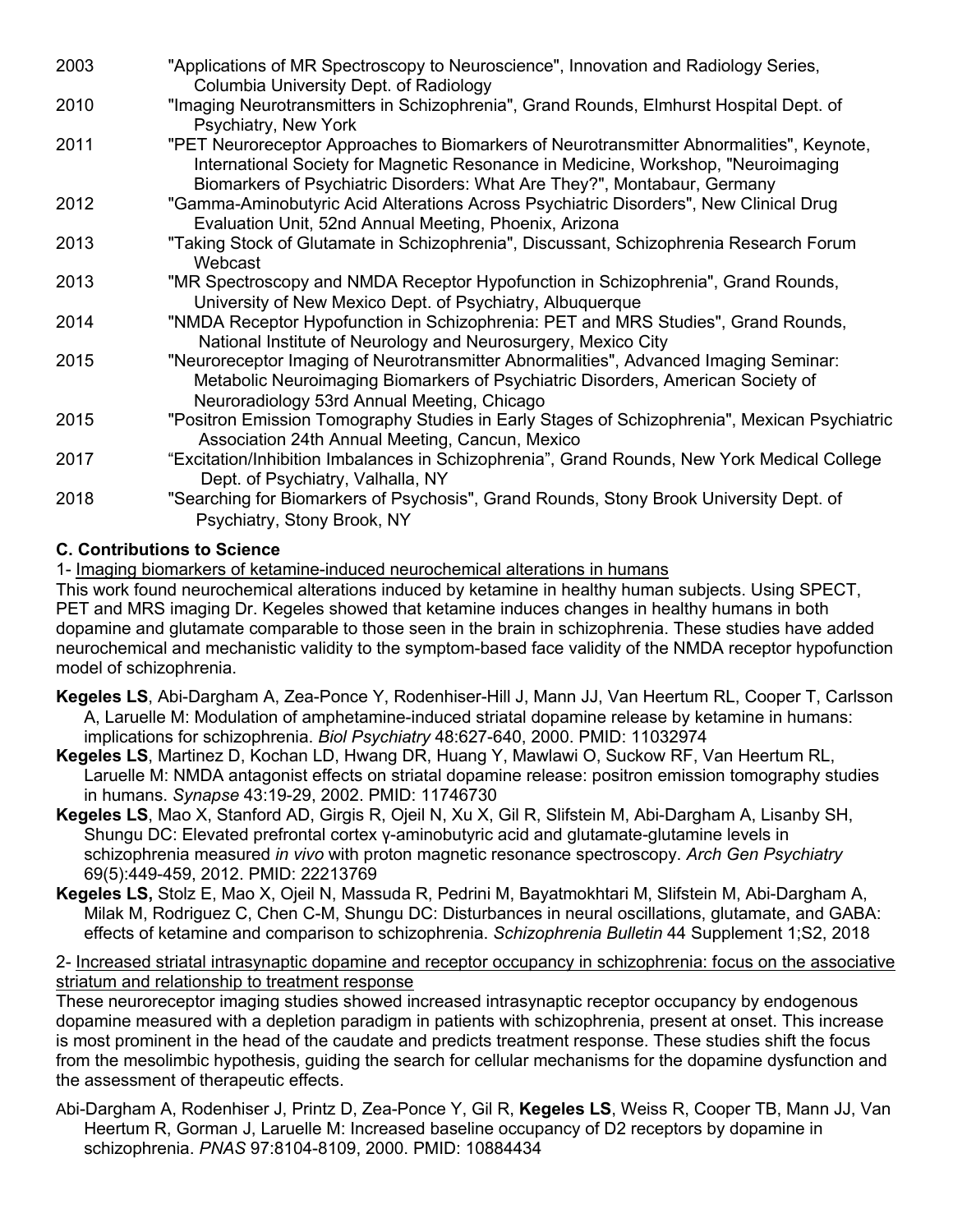- Abi-Dargham A, Giessen EV, Slifstein M, **Kegeles LS,** Laruelle M.: Baseline and Amphetamine-Stimulated Dopamine Activity Are Related in Drug-Naïve Schizophrenic Subjects. *Biol Psychiatry* 65(12):1091-1093, 2009. PMID: 19167701
- **Kegeles LS**, Abi-Dargham A, Frankle WG, Gil R, Cooper TB, Slifstein M, Hwang D-R, Huang Y, Haber S, Laruelle M: Increased synaptic dopamine in associative regions of the striatum in schizophrenia. *Arch Gen Psychiatry* 67(3):231-239, 2010. PMID: 20194823

3- Increased frontal cortex glutamate and GABA in unmedicated patients with schizophrenia

This work using MRS found increases in glutamate and GABA in the medial prefrontal cortex in schizophrenia in unmedicated patients, but normal levels in medicated patients. This finding was unexpected from the standpoint of postmortem studies but is consistent with ketamine effects on glutamate in preclinical studies and in humans measured with MRS. Together with the ketamine studies, it offers the potential of MRS-based assessment of therapeutic effects on the glutamate system.

- **Kegeles LS**, Mao X, Stanford AD, Girgis R, Ojeil N, Xu X, Gil R, Slifstein M, Abi-Dargham A, Lisanby SH, Shungu DC: Elevated prefrontal cortex γ-aminobutyric acid and glutamate-glutamine levels in schizophrenia measured *in vivo* with proton magnetic resonance spectroscopy. *Arch Gen Psychiatry* 69(5):449-459, 2012. PMID: 22213769
- Chen CM, Stanford AD, Mao X, Abi-Dargham A, Shungu DC, Lisanby SH, Schroeder CE, **Kegeles LS**: GABA level, gamma oscillation, and working memory performance in schizophrenia. *Neuroimage Clin* 4:531-539, 2014. PMID: 24749063
- Shungu DC, Mao X, Gonzales R, Soones TN, Dyke JP, van der Veen JW, **Kegeles LS:** Brain GABA Detection in vivo with the J-editing <sup>1</sup>H MRS Technique: A comprehensive methodological evaluation of sensitivity enhancement, macromolecule contamination and test-retest reliability. *NMR Biomed* 29(7):932-942, 2016. PMID: 27173449 PMCID: PMC4909570
- Girgis RR, Baker S, Mao X, Gil R, Javitt DC, Kantrowitz JT, Gu M, Spielman DM, Ojeil N, Xu X, Abi-Dargham A, Shungu DC, **Kegeles LS**: Effects of acute N-acetylcysteine challenge on cortical glutathione and glutamate in schizophrenia: A pilot in vivo proton magnetic resonance spectroscopy study. *Psychiatry Res* 275:78-85,2019. PMID: 30884334

4- Prefrontal GABA deficits and therapeutic use of ketamine in obsessive-compulsive disorder In these MRS studies of GABA and glutamate in OCD, a baseline evaluation and a study of patients administered i.v. ketamine as a potential therapy, OCD patients were found to have prefrontal deficits of GABA but not glutamate. Correspondingly, ketamine had minimal effect on glutamate in a clinical trial, but increased GABA levels in these patients.

- Simpson HB, Shungu DC, Bender J, Mao X, Xu X, Slifstein M, **Kegeles LS**: Investigation of cortical glutamateglutamine and γ-aminobutyric acid in obsessive-compulsive disorder by proton magnetic resonance spectroscopy. *Neuropsychopharmacology* 37(12):2684-2692, 2012. PMID: 22850733
- Rodriguez CI, **Kegeles LS**, Flood P, Simpson HB: Rapid resolution of obsessions after an infusion of intravenous ketamine in a patient with treatment-resistant obsessive-compulsive disorder. *J Clin Psychiatry*  72(4):567-569, 2011. PMID: 21527129
- Rodriguez CI, **Kegeles LS**, Levinson A, Feng T, Marcus SM, Vermes D, Flood P, Simpson HB: Randomized controlled crossover trial of ketamine in obsessive-compulsive disorder: Proof-of-concept. *Neuropsychopharmacology* 38(12):2475-2483, 2013. PMID: 23783065

Complete List of Published Work in MyBibliography: http://www.ncbi.nlm.nih.gov/pubmed/?term=kegeles+ls

## **D. Additional Information: Research Support and/or Scholastic Performance Ongoing Research Support**

NIMH

R01MH110270 Shungu / Kegeles / Girgis 07/01/2017 - 06/30/2022

# **Biomarkers of Conversion Risk and Treatment Response in Early Stage Schizophrenia**

This project aims to develop a magnetic resonance spectroscopy (MRS)-based biomarker to assess target engagement, neurochemical effects, and risk of transition to psychosis in schizophrenia. Role: PI (multiple PIs)